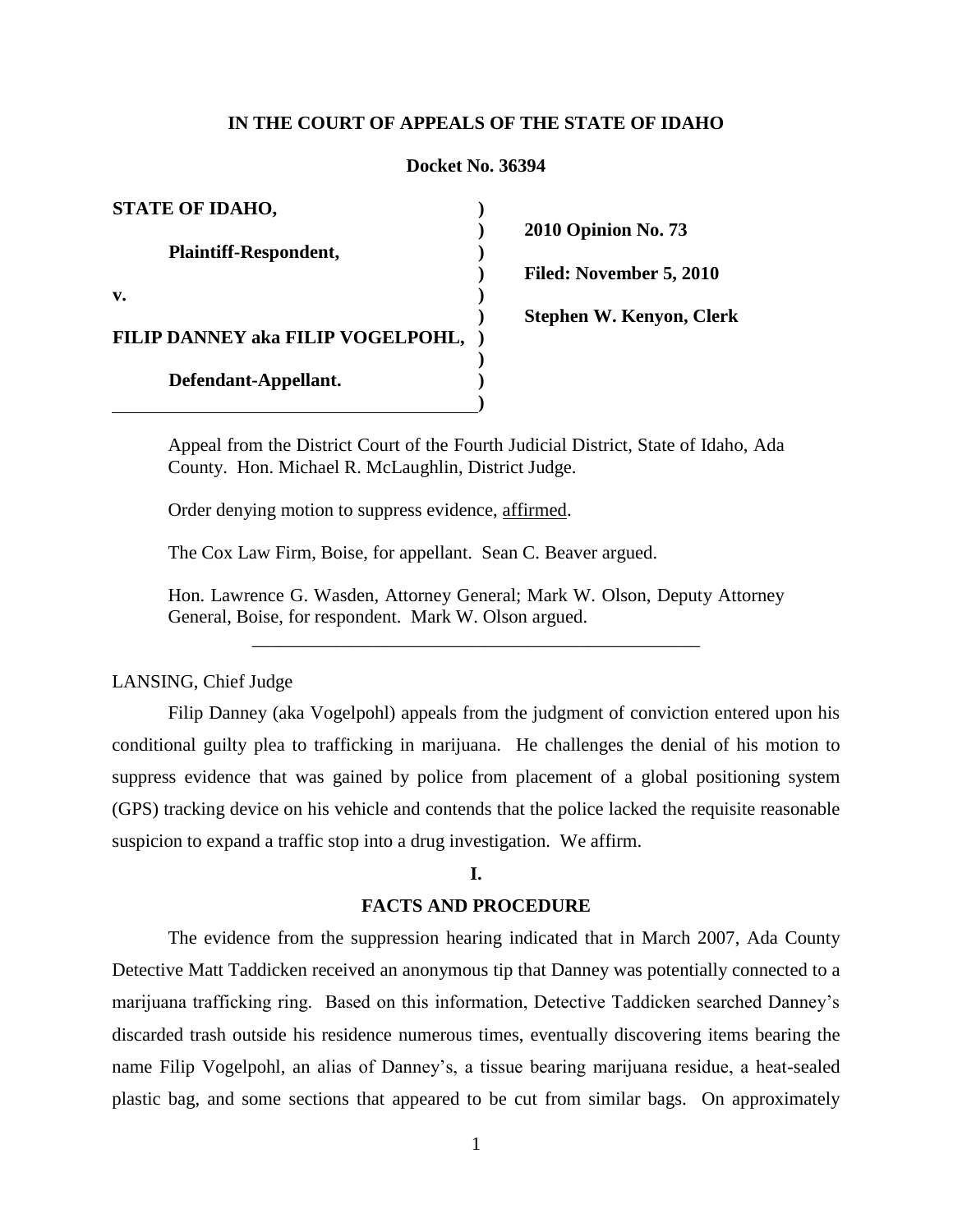May 16, 2007, Detective Taddicken located a vehicle registered in Danney"s name parked outside Danney"s business and placed a GPS tracking device on it. On May 21, via an online program that tracked the location of the GPS device, Detective Taddicken noticed that Danney"s vehicle was in and around Arcata, California. The next day, the online tracking program indicated that the vehicle was traveling back toward Boise. Detective Taddicken notified Ada County Sherriff"s Office Deputy Matthew Clifford when Danney"s vehicle was entering Boise on return from California and told Clifford that the vehicle might contain drugs.

After watching Danney fail to signal for five seconds prior to changing lanes on two occasions, Deputy Clifford initiated a traffic stop. Deputy Clifford asked Danney where he was coming from. Danney replied that he had been at a sandwich restaurant and was on a "lunch break." Deputy Clifford returned to his vehicle where he called Detective Taddicken. Approximately six minutes into the stop, a backup officer arrived, and Deputy Clifford then deployed his drug dog to sniff the vehicle. The dog alerted, and a subsequent search of the vehicle revealed marijuana.

Danney was charged with felony trafficking in marijuana, Idaho Code § 37-2732B(a)(1). He filed a motion to suppress the evidence resulting from the traffic stop on the ground that the stop was unreasonably extended by the drug investigation procedures that were not justified by reasonable suspicion. At the hearing, he objected to admission of evidence gained from the GPS device on the ground that the State had not laid a sufficient foundation. The district court admitted the GPS evidence and denied the motion, finding that the officers had reasonable suspicion justifying extension of the stop to use a drug dog. Danney entered a conditional guilty plea to the charge, preserving his right to appeal the denial of his suppression motion.

# **II.**

# **ANALYSIS**

#### **A. Foundation for GPS Evidence**

We first address Danney"s contention that the GPS evidence should not have been admitted at the suppression hearing because no proper foundation was laid. Danney argues there was insufficient evidentiary foundation to establish: (1) the scientific principles and methodology behind the GPS tracking device, (2) that the particular GPS tracking device used in this case was functioning properly, (3) that Detective Taddicken followed the proper police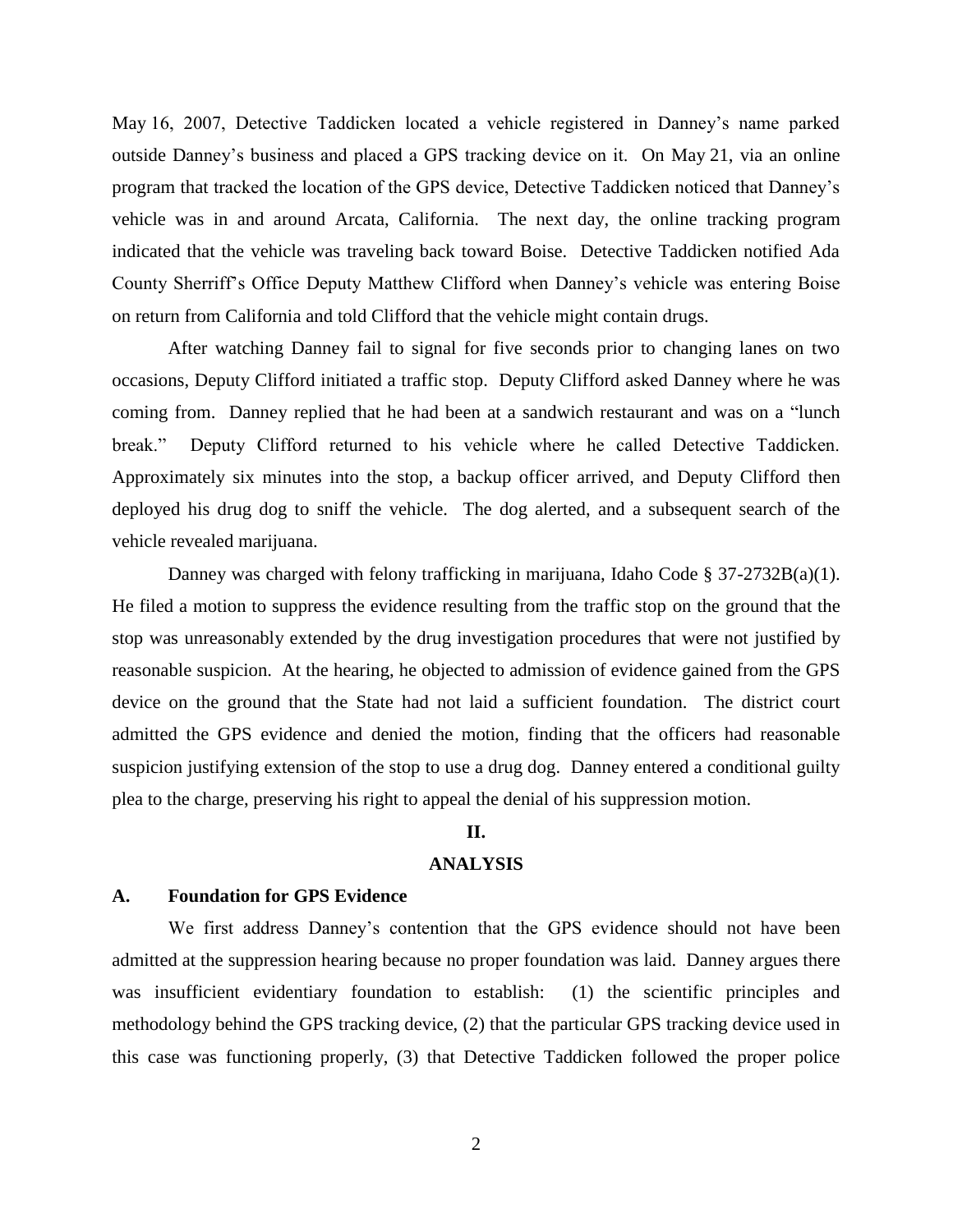protocols when utilizing the GPS tracking device, and (4) that Detective Taddicken received accurate and reliable data from the GPS tracking device.

A trial court's determination whether evidence is supported by a proper foundation is reviewable under an abuse of discretion standard. *State v. Wilson*, 120 Idaho 643, 646, 818 P.2d 347, 350 (Ct. App. 1991). The foundation required to admit GPS data is a matter of first impression in Idaho. Generally, where evidence derived from new technology or new scientific techniques is proffered, the foundation must include a showing that the device or methodology employed is reliable and yields accurate information or test results. *State v. Williamson*, 144 Idaho 597, 602, 166 P.3d 387, 392 (Ct. App. 2007) (Lansing, J., concurring) (laser speed detection device). *See also State v. Perry*, [139 Idaho 520, 522-23, 81 P.3d 1230, 1232-33 \(2003\)](http://web2.westlaw.com/find/default.wl?tf=-1&rs=WLW10.05&referencepositiontype=S&serialnum=2003752246&fn=_top&sv=Split&referenceposition=1232&pbc=BD0F5425&tc=-1&ordoc=2012270256&findtype=Y&db=4645&vr=2.0&rp=%2ffind%2fdefault.wl&mt=39) (evidence of polygraph results); *Swallow v. Emergency Med. of Idaho, P.A.*, 138 Idaho 589, 592- 93, 67 P.3d 68, 71-72 (2003) (medical opinion regarding effect of medication overdose); *[State v.](http://web2.westlaw.com/find/default.wl?tf=-1&rs=WLW10.05&referencepositiontype=S&serialnum=2000375318&fn=_top&sv=Split&referenceposition=542&pbc=BD0F5425&tc=-1&ordoc=2012270256&findtype=Y&db=4645&vr=2.0&rp=%2ffind%2fdefault.wl&mt=39)  Konechny*, [134 Idaho 410, 417-18, 3 P.3d 535, 542-43 \(Ct.](http://web2.westlaw.com/find/default.wl?tf=-1&rs=WLW10.05&referencepositiontype=S&serialnum=2000375318&fn=_top&sv=Split&referenceposition=542&pbc=BD0F5425&tc=-1&ordoc=2012270256&findtype=Y&db=4645&vr=2.0&rp=%2ffind%2fdefault.wl&mt=39) App. 2000) (methodological basis for counselor"s opinion that child was sexually abused). The proper use and accuracy of the particular device in question must be established. *Williamson*, 144 Idaho at 600, 166 P.3d at 390; *State v. Kane*, 122 Idaho 623, 624-25, 836 P.2d 569, 570-71 (Ct. App. 1992). For example, we have held that where the State seeks to admit a reading from a laser speed detection device, the State must prove that the officer was qualified to operate the device, that the unit was properly maintained, and that it was used correctly. *Williamson*, 144 Idaho at 600, 166 P.3d at 390.

At the suppression hearing, Detective Taddicken testified that he participated in training provided by the manufacturer of the device. He said that the GPS transmitter device was magnetically attached to the underside of Danney"s vehicle and that it was still attached in the same spot when the traffic stop occurred. The detective testified that the device communicates with orbiting satellites and uses the information they transmit "to figure a location." Detective Taddicken testified as to the brand and model of the particular device and said that he had used this model previously in testing. He indicated that his department"s testing of this and similar GPS devices produced "successful" and "reliable" results. He explained that before placing the GPS transmitter on Danney"s vehicle, he had tested the device by putting it on his own vehicle and comparing his actual location to the location reported by the device as he drove around Boise. In this testing, the GPS"s Internet transmissions were monitored either by Detective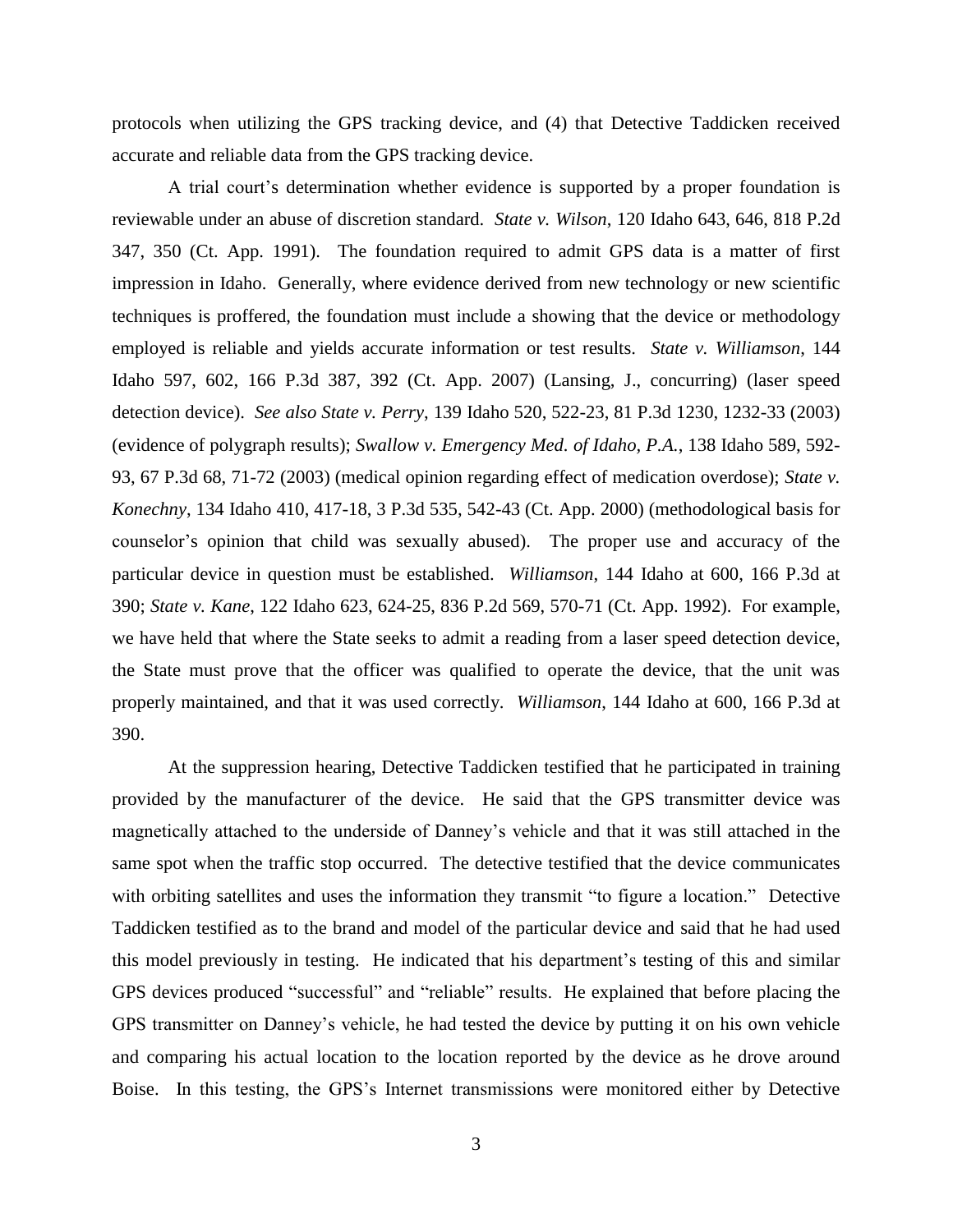Taddicken using a laptop computer in his patrol car with wireless Internet access, or by another officer on a computer at a remote location, and the device proved accurate. Detective Taddicken acknowledged that he did not know if there is an error rate for GPS devices and that he did not have knowledge of the engineering "behind the science of a GPS device" other than what he had explained concerning its use of satellite data transmissions.

We conclude that the district court did not abuse its discretion in holding that the State provided the requisite foundation for admission of the GPS evidence. Danney"s assertion that the foundation was insufficient because Detective Taddicken admitted that he did not know the "science" behind GPS devices is not a correct application of the standard. It is not the engineering details of GPS technology that are critical but, rather, a demonstration that the device is accurate in the data it purports to provide, was operating properly at the time in question, and was used correctly by the operating officer. Detective Taddicken's testimony about the extensive testing of this GPS device and others like it and his training and experience in utilizing the device was sufficient to meet foundation standards. Further evidence of the device"s accuracy is provided by the evidence that its transmissions led officers to the location of Danney's vehicle immediately preceding the traffic stop. The district court did not abuse its discretion in finding that sufficient foundation had been laid for admission of the GPS evidence.

## **B. Fourth Amendment Challenge to Warrantless Use of GPS Device**

Danney also contends that evidence gained from the GPS tracking device should have been suppressed because the warrantless placement of the device on his vehicle constituted a search prohibited by the Fourth Amendment. We do not reach this issue because it was not preserved for our review on appeal. Generally, issues not raised below may not be considered for the first time on appeal. *State v. Fodge*, 121 Idaho 192, 195, 824 P.2d 123, 126 (1992). Danney asserts that his general objection to use of the GPS evidence was sufficient to preserve the constitutional challenge. However, it is clear from the record that Danney objected to consideration of the evidence solely on the ground that the State had not provided sufficient foundation and made no contention that placement of the GPS device on his vehicle was itself a "search" subject to Fourth Amendment strictures. Therefore, the constitutional issue was not preserved for appellate review.

In the alternative, Danney contends that we should examine the constitutional challenge under a fundamental error analysis, which would allow us to address the issue for the first time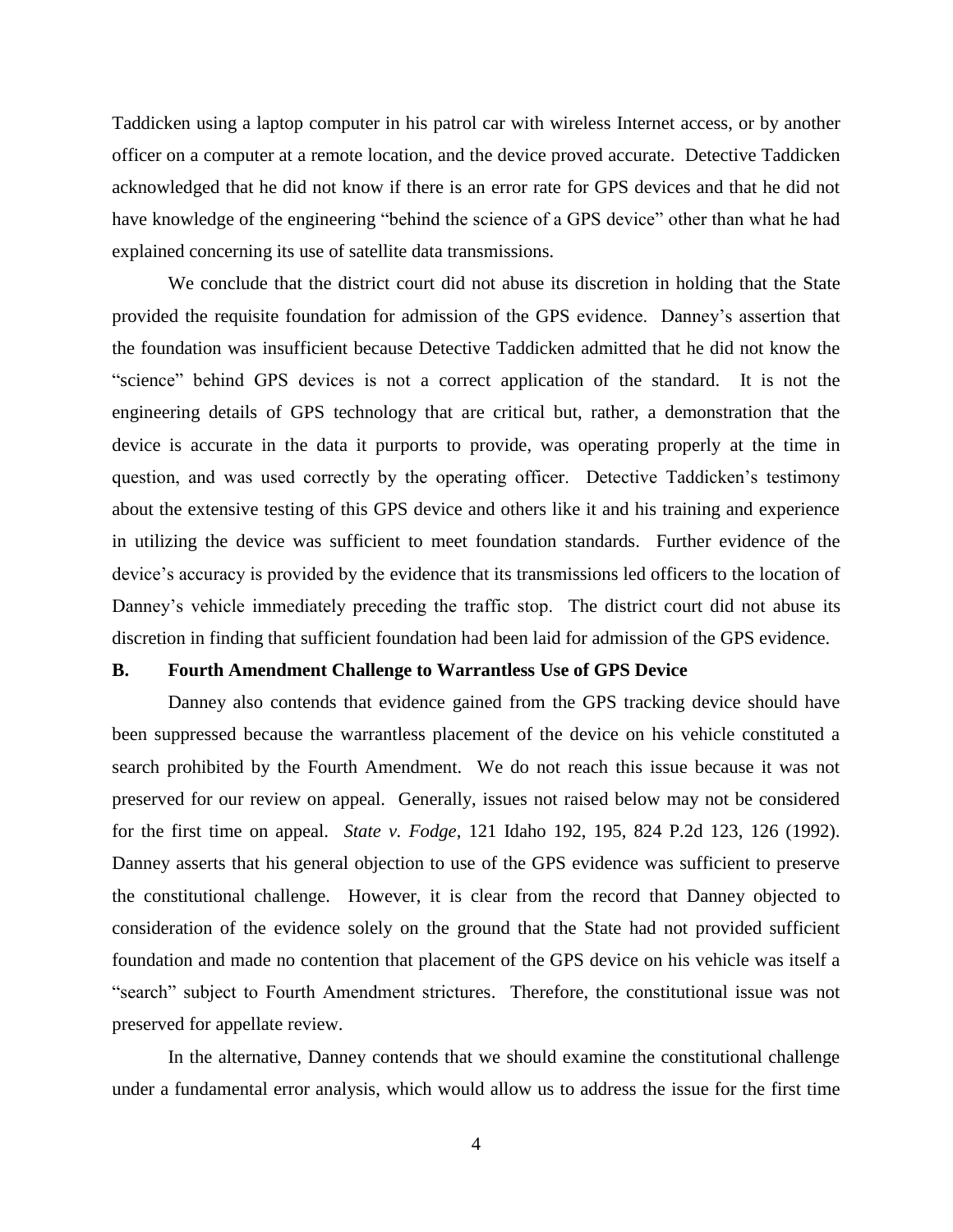on appeal. Idaho decisional law has long allowed appellate courts to consider a claim of error to which no objection was made below if the issue presented rises to the level of fundamental error. *See State v. Field*, 144 Idaho 559, 571, 165 P.3d 273, 285 (2007); *State v. Knowlton*, 123 Idaho 916, 918, 854 P.2d 259, 261 (1993); *State v. Haggard*, 94 Idaho 249, 251, 486 P.2d 260, 262 (1971). Recently, however, in *State v. Perry*, \_\_\_ Idaho \_\_\_, \_\_\_ P.3d \_\_\_ (July 23, 2010) (reh"g pending), the Idaho Supreme Court abandoned the definitions it had previously utilized to describe what may constitute fundamental error. The Supreme Court adopted instead a threepart definition patterned largely after the three-pronged test utilized by federal appellate courts to determine whether an error to which no objection was made below constitutes "plain error" that may nevertheless be addressed on appeal. The *Perry* Court held that in order to raise a claim of fundamental error that may be considered for the first time on appeal:

[T]he defendant bears the burden of persuading the appellate court that the alleged error: (1) violates one or more of the defendant's unwaived constitutional rights; (2) plainly exists; and (3) was not harmless. If the defendant persuades the appellate court that the complained of error satisfied this three-prong inquiry, then the appellate court shall vacate and remand.

# *Id.* at \_\_\_, \_\_\_\_ P.3d at \_\_\_.

Applying this new test for fundamental error, we conclude that Danney"s argument that the warrantless use of a GPS device to track his vehicle violated the Fourth Amendment does not demonstrate fundamental error because the second prong, requiring that the error "plainly exists," was not met. With respect to this second prong of the *Perry* test, *Perry* explains that the error "must be clear or obvious, without the need for any additional information not contained in the appellate record, including information as to whether the failure to object was a tactical decision . . . ." *Id*. at \_\_\_, \_\_\_ P.3d at \_\_\_\_. Because our Supreme Court drew heavily upon the federal plain error doctrine in arriving at the *Perry* definition of fundamental error, we consult federal case law in elucidating the second element of the *Perry* test. According to the United States Supreme Court's decision in *United States v. Olano*, 507 U.S. 725 (1993), "plain" is synonymous with ""clear" or, equivalently, "obvious."" *Id.* at 734. Thus, the inquiry is whether "the error is clear under current law," *id*., or, as articulated by the Ninth Circuit Court of Appeals, whether the "available authorities provide a clear answer to the question . . . ." *United States v. Thompson*, 82 F.3d 849, 855 (9th Cir. 1996). In *Thompson*, the court held that an issue raised for the first time on appeal was not "plain error" because there was at least some room for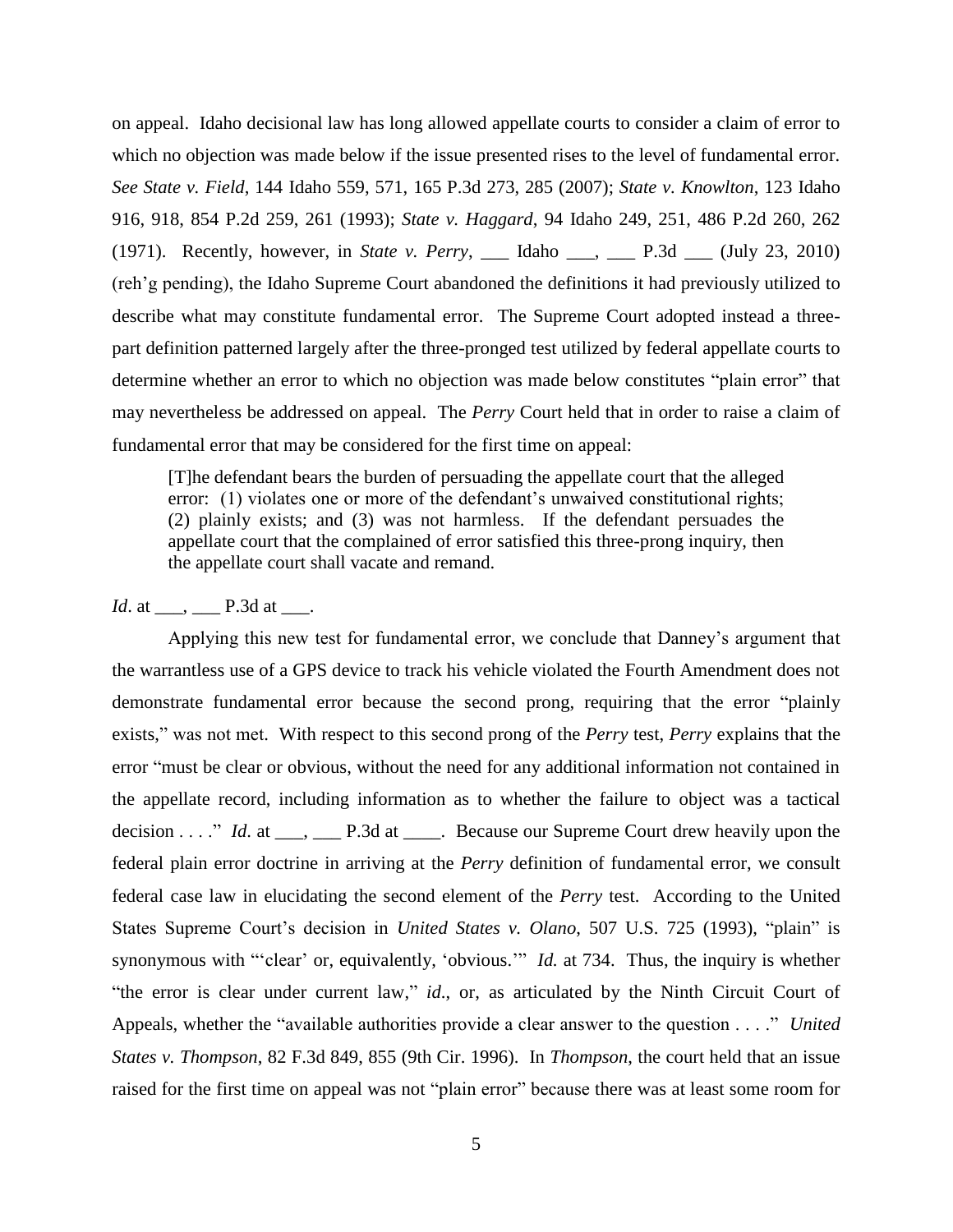doubt about the outcome of this issue since there was no controlling United States Supreme Court precedent and the other circuits were split. *Id. Accord United States v. Salinas*, 480 F.3d 750, 759 (5th Cir. 2007) (holding there was not "plain error" where the circuit's law was unsettled on the issue and other circuits had reached divergent conclusions); *United States v. Humphrey*, 164 F.3d 585, 588 (11th Cir. 1999) (holding where no precedent clearly resolved the defendant's claim of error, the error was not "obvious" and thus could not be reviewed under the plain error doctrine); *United States v. Alli-Balogun*, 72 F.3d 9, 12 (2d Cir. 1995) (holding that a claimed error could not be plain error when the Supreme Court and the Second Circuit had not spoken on the subject and the authority in the other circuits was split). We therefore conclude that the second element of the *Perry* test for fundamental error, requiring that the error "plainly exists," necessitates that the appellant show that existing authorities have unequivocally resolved the issue in the appellant"s favor.

Danney"s claim of fundamental error does not satisfy this test, for the law is not settled on whether use of a GPS device to track a vehicle"s movements constitutes a "search" subject to the strictures of the Fourth Amendment. Neither the United States Supreme Court nor Idaho appellate courts have spoken to this issue, nor have the vast majority of the federal circuit courts. *See People v. Weaver*, 909 N.E.2d 1195, 1202 (N.Y. 2009) (noting that both the United States Supreme Court and most federal circuit courts had not yet ruled on the issue). To the extent that it has been addressed, the jurisprudence in this area is conflicting. The United States Supreme Court's decision that is closest on point is *United States v. Knotts*, 460 U.S. 276 (1983), where the Court examined the constitutionality of the warrantless use of a "beeper" device planted on a vehicle and used to track the progress of the vehicle by officers following the beeper"s signals. The Court concluded that law enforcement officers did not conduct a "search" cognizable under the Fourth Amendment by using the beeper to track a vehicle because "[a] person travelling in an automobile on public thoroughfares has no reasonable expectation of privacy in his movements from one place to another." *Id*. at 281. This was so, the Court said, because the particular route taken, stops made, and ultimate destination are apparent to any member of the public who happens to observe the vehicle's movements, and "[n]othing in the Fourth Amendment prohibited the police from augmenting the sensory faculties bestowed upon them at birth with such enhancement as science and technology afforded them in this case." *Id*. at 282. At least two federal circuit courts have held that the *Knotts* analysis applies equally to the more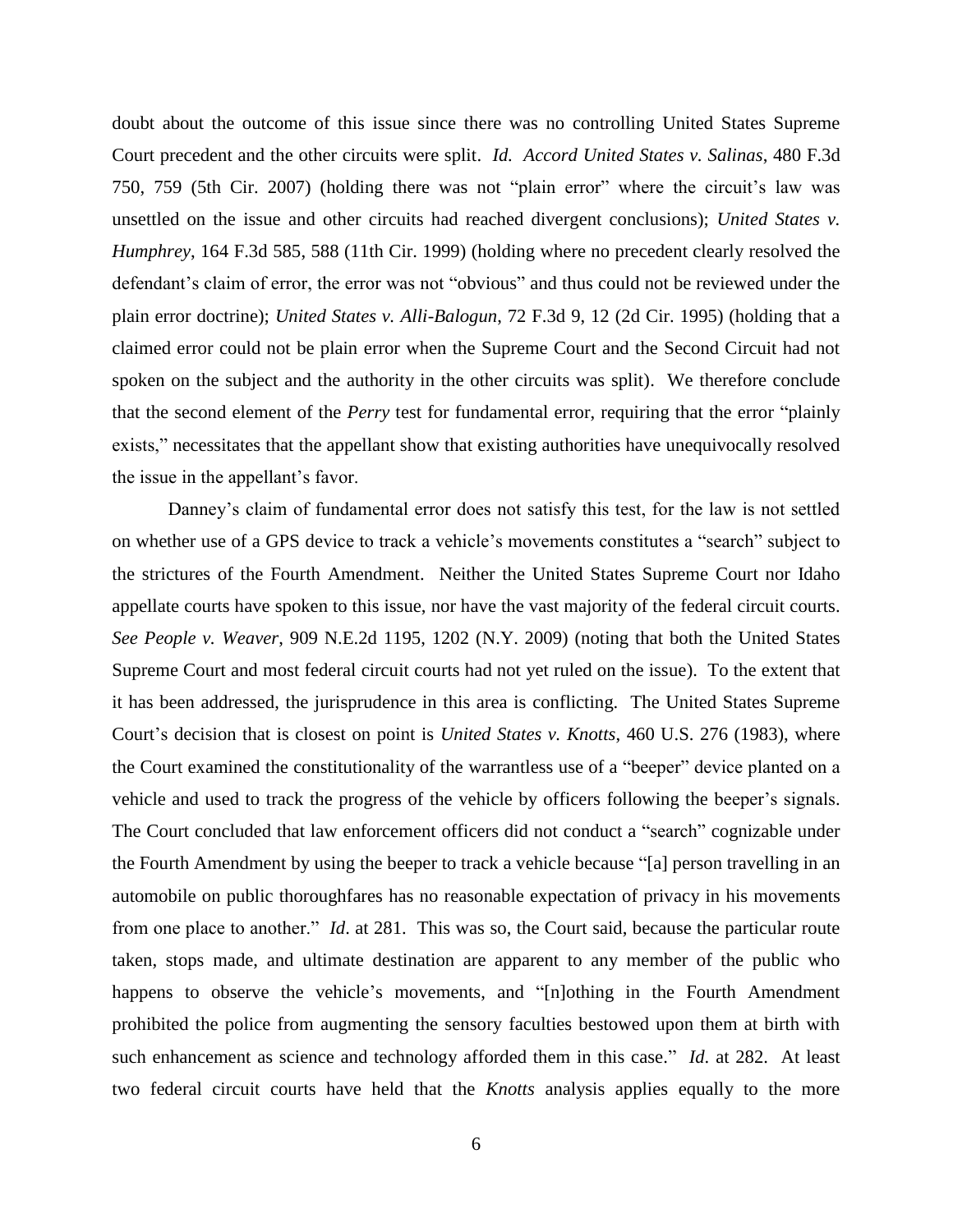technologically advanced GPS devices now used by law enforcement, concluding that the warrantless placement of a GPS tracking device on a vehicle does not implicate the Fourth Amendment. *United States v. Pineda-Moreno*, 591 F.3d 1212, 1216 (9th Cir. 2010); *United States v. Garcia*, 474 F.3d 994, 998 (7th Cir. 2007). *See also Osburn v. State*, [44 P.3d 523, 525-](http://web2.westlaw.com/find/default.wl?vc=0&ordoc=2021078991&rp=%2ffind%2fdefault.wl&DB=4645&SerialNum=2002262457&FindType=Y&AP=&fn=_top&rs=WLW10.02&pbc=4A5345F8&ifm=NotSet&mt=39&vr=2.0&sv=Split) 26 [\(Nev. 2002\)](http://web2.westlaw.com/find/default.wl?vc=0&ordoc=2021078991&rp=%2ffind%2fdefault.wl&DB=4645&SerialNum=2002262457&FindType=Y&AP=&fn=_top&rs=WLW10.02&pbc=4A5345F8&ifm=NotSet&mt=39&vr=2.0&sv=Split) (holding that the police use of an electronic mobile tracking device does not infringe a reasonable expectation of privacy). Of course, if *Knotts*, *Pineda-Moreno*, and *Garcia* control on this issue, then Danney has not only failed to show fundamental error, he has failed to show any error at all, for the officers' employment of a GPS device to track Danney's vehicle would not be deemed violative of the Fourth Amendment.

Danney points, however, to decisions of several state supreme courts that have held the use of a GPS tracking device without a warrant was impermissible under their respective state constitutions. *See Commonwealth v. Connolly*, 913 N.E.2d 356, 369 (Mass. 2009); *Weaver*, 909 N.E.2d at 1202; *State v. Campbell*, [759 P.2d 1040, 1041](http://web2.westlaw.com/find/default.wl?vc=0&ordoc=2021078991&rp=%2ffind%2fdefault.wl&DB=661&SerialNum=1988091438&FindType=Y&AP=&fn=_top&rs=WLW10.02&pbc=4A5345F8&ifm=NotSet&mt=39&vr=2.0&sv=Split) (Or. 1988). Danney urges that we adopt the analysis of the *Weaver* court which, although deciding the issue according to state law, also strongly suggested that *Knotts* should be inapplicable to GPS technology. The *Weaver* court observed that while "[a]t first blush it would appear that *Knotts* does not bode well for Mr. Weaver, for in his case, as in *Knotts*, the surveillance technology was utilized for the purpose of tracking the progress of a vehicle over what may be safely supposed to have been predominately public roads and, as in *Knotts*, these movements were at least in theory exposed to anyone who wanted to look," this was where the similarity ended. *Weaver*, 909 N.E.2d at 1198- 99 (quoting *Knotts*, 460 U.S. at 281). The court focused on the disparity in the technology, noting that the device used in *Knotts* was a "very primitive tracking device" which was "fairly described . . . as having functioned merely as an enhancing adjunct to the surveilling officers' senses . . . ," while "GPS is a vastly different and exponentially more sophisticated and powerful technology that is easily and cheaply deployed and has virtually unlimited and remarkably precise tracking capability." *Weaver*, 909 N.E.2d at 1199. The court further noted that

GPS is not mere enhancement of human sensory capacity, it facilitates a new technological perception of the world in which the situation of any object may be followed and exhaustively recorded over, in most cases, a practically unlimited period. The potential for a similar capture of information or "seeing" by law enforcement would require, at a minimum, millions of additional police officers and cameras on every street lamp.

. . . .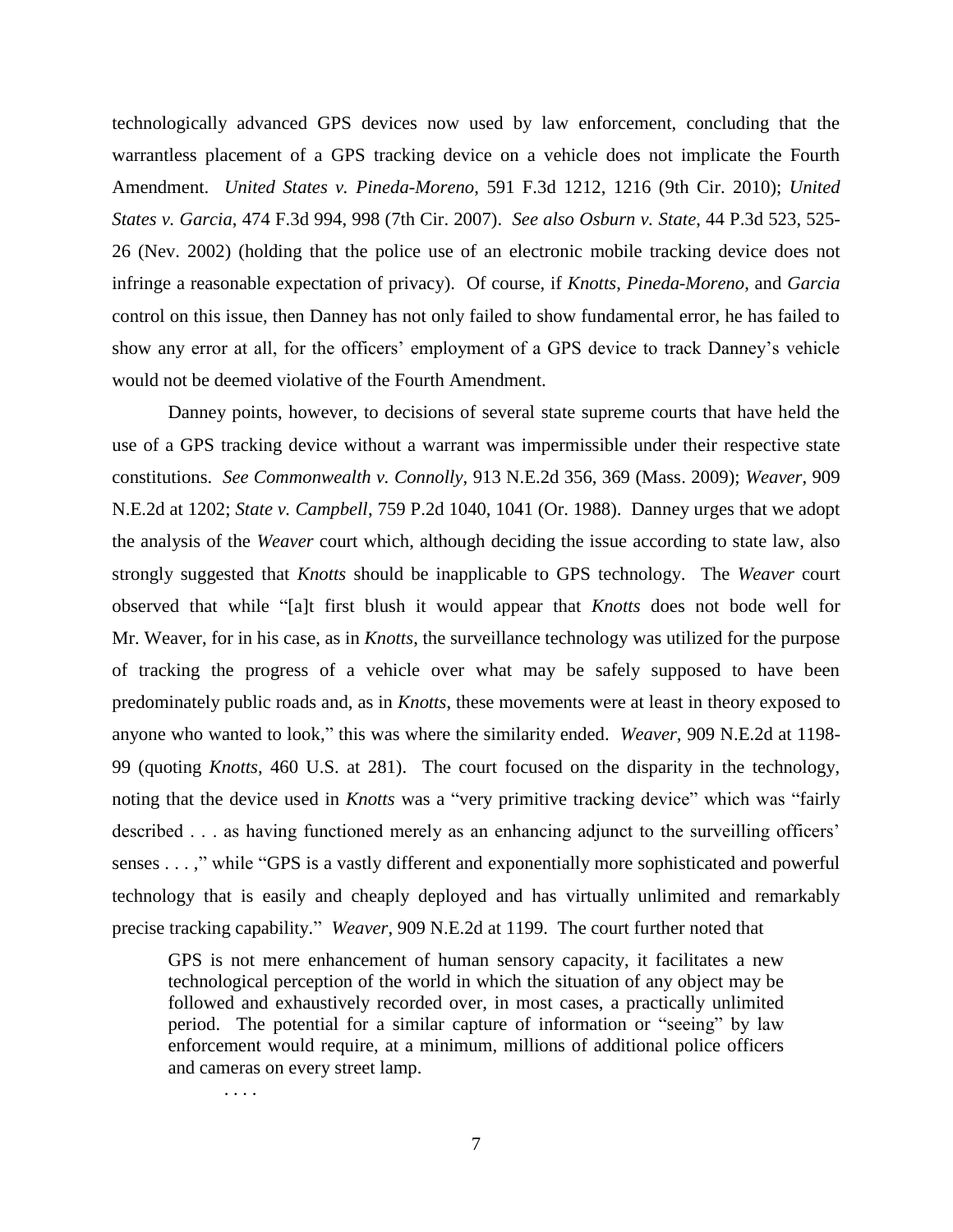The science at issue in *Knotts* was, as noted, quite modest, amounting to no more than an incremental improvement over following a car by the unassisted eye. This being so, the Court quite reasonably concluded that the technology "*in this case*" . . . raised no Fourth Amendment issue, but pointedly acknowledged and reserved for another day the question of whether a Fourth Amendment issue would be posed if "twenty-four hour surveillance of any citizen of this country [were] possible, without judicial knowledge or supervision" . . . . To say that that day has arrived involves no melodrama; 26 years after *Knotts*, GPS technology, even in its present state of evolution, quite simply and matter-of-factly forces the issue.

## *Id*. at 1199-1200 (citations omitted).

While the *Weaver* opinion presents an analysis by which the *Knotts* decision could be deemed inapplicable to the use of GPS tracking devices, it hardly demonstrates that there is settled law holding the warrantless use of such devices to constitute a search governed by Fourth Amendment standards. It is evident that the constitutionality of warrantless use of GPS technology to track vehicle movements is not "obvious" such that the admission of this evidence was plainly error. Accordingly, this issue is not one of fundamental error under the *Perry* standard that we can consider for the first time on appeal, and for that reason we do not reach the merits.

## **C. Reasonable Suspicion**

Having concluded that the district court did not err in admitting the GPS evidence, we now examine whether the district court erred in concluding that this evidence, in addition to other evidence known to the officers at the time of the stop, provided the requisite reasonable, articulable suspicion that Danney was involved in drug activity so that extension of the stop to employ a drug dog was constitutionally valid.

When a decision on a motion to suppress evidence is challenged, we accept the trial court"s findings of fact that are supported by substantial evidence, but we freely review the application of constitutional principles to the facts as found. *State v. Atkinson*, 128 Idaho 559, 561, 916 P.2d 1284, 1286 (Ct. App. 1996). At a suppression hearing, the power to assess the credibility of witnesses, resolve factual conflicts, weigh evidence, and draw factual inferences is vested in the trial court. *State v. Valdez-Molina*, 127 Idaho 102, 106, 897 P.2d 993, 997 (1995); *State v. Schevers*, 132 Idaho 786, 789, 979 P.2d 659, 662 (Ct. App. 1999).

The Fourth Amendment safeguard against unreasonable searches and seizures applies to the seizures of persons through arrests or detentions falling short of arrest. *Terry v. Ohio*, 392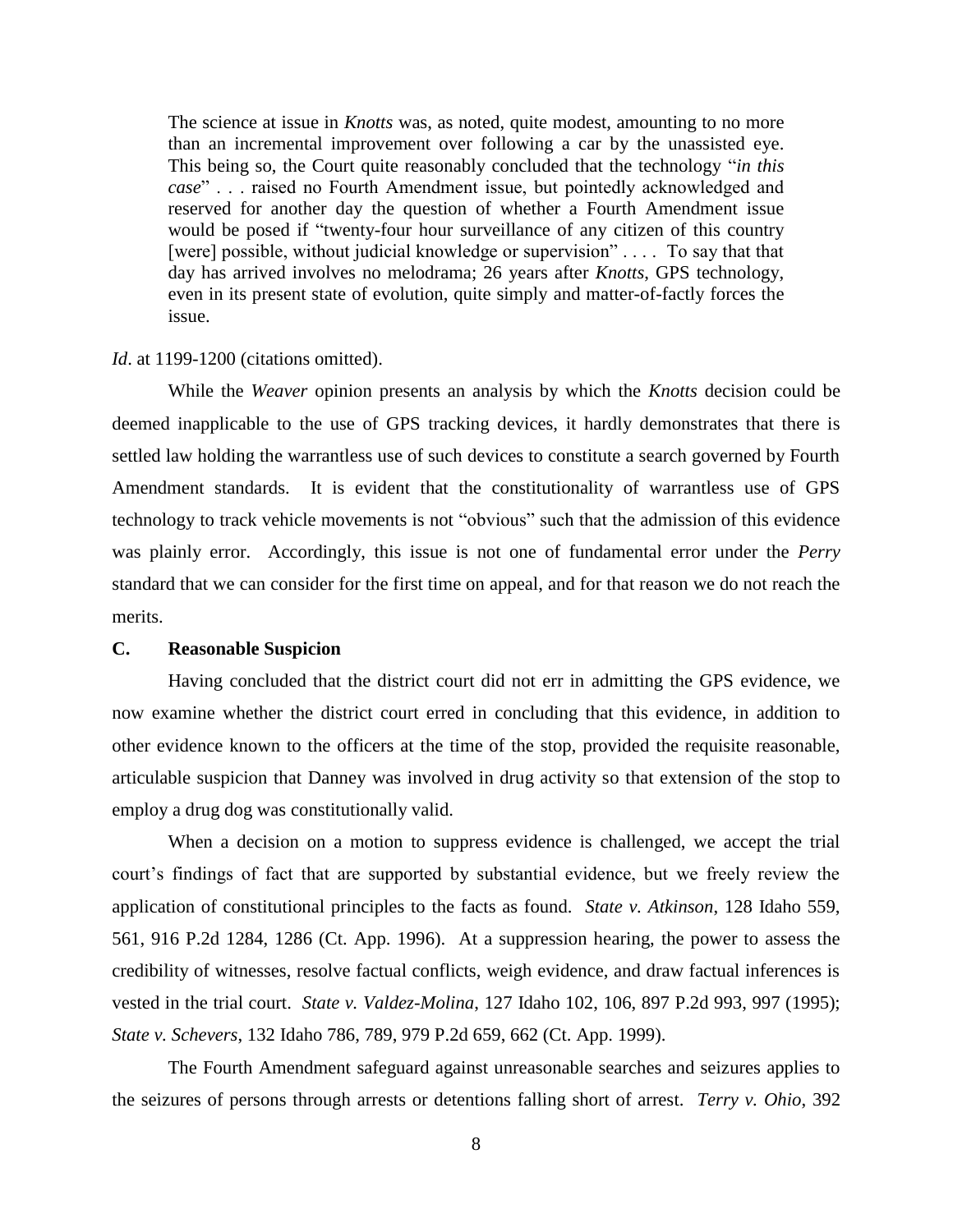U.S. 1, 16 (1968); *State v. Aguirre*, 141 Idaho 560, 562, 112 P.3d 848, 850 (Ct. App. 2005). The stop of a vehicle is a seizure of its occupants and is therefore subject to Fourth Amendment standards. *Id.* An officer may draw reasonable inferences from the facts in his or her possession, taking into account the officer"s experience and law enforcement training. *[State v. Swindle](http://web2.westlaw.com/find/default.wl?tf=-1&rs=WLW10.05&referencepositiontype=S&serialnum=1988081740&fn=_top&sv=Split&referenceposition=1085&pbc=113978F5&tc=-1&ordoc=2020112385&findtype=Y&db=661&vr=2.0&rp=%2ffind%2fdefault.wl&mt=39)*, 148 [Idaho 61, 64, 218 P.3d 790, 793 \(Ct. App. 2009\);](http://web2.westlaw.com/find/default.wl?tf=-1&rs=WLW10.05&referencepositiontype=S&serialnum=1988081740&fn=_top&sv=Split&referenceposition=1085&pbc=113978F5&tc=-1&ordoc=2020112385&findtype=Y&db=661&vr=2.0&rp=%2ffind%2fdefault.wl&mt=39) *State v. Grantham*, 146 Idaho 490, 497, 198 [P.3d 128, 135 \(Ct. App. 2008\).](http://web2.westlaw.com/find/default.wl?tf=-1&rs=WLW10.05&referencepositiontype=S&serialnum=1988081740&fn=_top&sv=Split&referenceposition=1085&pbc=113978F5&tc=-1&ordoc=2020112385&findtype=Y&db=661&vr=2.0&rp=%2ffind%2fdefault.wl&mt=39) The reasonableness of the suspicion must be evaluated upon the totality of the circumstances at the time of the stop. *State v. Ferreira*, 133 Idaho 474, 483, 988 P.2d 700, 709 (Ct. App. 1999).

An investigative detention must be temporary and generally must last no longer than is necessary to effectuate the purpose of the stop. *Florida v. Royer*, [460 U.S. 491, 500](http://web2.westlaw.com/find/default.wl?tf=-1&rs=WLW10.02&referencepositiontype=S&serialnum=1983113926&fn=_top&sv=Split&referenceposition=1325&pbc=8F687C1E&tc=-1&ordoc=2018357088&findtype=Y&db=708&vr=2.0&rp=%2ffind%2fdefault.wl&mt=39) (1983). *See also Aguirre*, [141 Idaho at 563, 112 P.3d at 851;](http://web2.westlaw.com/find/default.wl?tf=-1&rs=WLW10.02&referencepositiontype=S&serialnum=2006603696&fn=_top&sv=Split&referenceposition=851&pbc=8F687C1E&tc=-1&ordoc=2018357088&findtype=Y&db=4645&vr=2.0&rp=%2ffind%2fdefault.wl&mt=39) *State v. Gutierrez*, [137 Idaho 647, 651, 51 P.3d](http://web2.westlaw.com/find/default.wl?tf=-1&rs=WLW10.02&referencepositiontype=S&serialnum=2006603696&fn=_top&sv=Split&referenceposition=851&pbc=8F687C1E&tc=-1&ordoc=2018357088&findtype=Y&db=4645&vr=2.0&rp=%2ffind%2fdefault.wl&mt=39)  [461, 465 \(Ct.](http://web2.westlaw.com/find/default.wl?tf=-1&rs=WLW10.02&referencepositiontype=S&serialnum=2006603696&fn=_top&sv=Split&referenceposition=851&pbc=8F687C1E&tc=-1&ordoc=2018357088&findtype=Y&db=4645&vr=2.0&rp=%2ffind%2fdefault.wl&mt=39) App. 2002); *State v. Martinez*, [136 Idaho 436, 440-41, 34 P.3d 1119, 1123-24 \(Ct.](http://web2.westlaw.com/find/default.wl?tf=-1&rs=WLW10.02&referencepositiontype=S&serialnum=2006603696&fn=_top&sv=Split&referenceposition=851&pbc=8F687C1E&tc=-1&ordoc=2018357088&findtype=Y&db=4645&vr=2.0&rp=%2ffind%2fdefault.wl&mt=39) App. [2001\).](http://web2.westlaw.com/find/default.wl?tf=-1&rs=WLW10.02&referencepositiontype=S&serialnum=2006603696&fn=_top&sv=Split&referenceposition=851&pbc=8F687C1E&tc=-1&ordoc=2018357088&findtype=Y&db=4645&vr=2.0&rp=%2ffind%2fdefault.wl&mt=39) However, a routine traffic stop may turn up suspicious circumstances that justify an officer asking further questions unrelated to the stop. *Royer*, 460 U.S. at 500; *[State v. Brumfield](http://web2.westlaw.com/find/default.wl?tf=-1&rs=WLW10.02&referencepositiontype=S&serialnum=2001558084&fn=_top&sv=Split&referenceposition=709&pbc=7FFA8327&tc=-1&ordoc=2017376094&findtype=Y&db=4645&vr=2.0&rp=%2ffind%2fdefault.wl&mt=39)*, [136 Idaho 913, 916, 42 P.3d 706, 709 \(Ct.](http://web2.westlaw.com/find/default.wl?tf=-1&rs=WLW10.02&referencepositiontype=S&serialnum=2001558084&fn=_top&sv=Split&referenceposition=709&pbc=7FFA8327&tc=-1&ordoc=2017376094&findtype=Y&db=4645&vr=2.0&rp=%2ffind%2fdefault.wl&mt=39) App. 2001); *State v. Myers*, [118 Idaho 608, 613, 798](http://web2.westlaw.com/find/default.wl?tf=-1&rs=WLW10.02&referencepositiontype=S&serialnum=1990110432&fn=_top&sv=Split&referenceposition=458&pbc=7FFA8327&tc=-1&ordoc=2017376094&findtype=Y&db=661&vr=2.0&rp=%2ffind%2fdefault.wl&mt=39)  [P.2d 453, 458 \(Ct.](http://web2.westlaw.com/find/default.wl?tf=-1&rs=WLW10.02&referencepositiontype=S&serialnum=1990110432&fn=_top&sv=Split&referenceposition=458&pbc=7FFA8327&tc=-1&ordoc=2017376094&findtype=Y&db=661&vr=2.0&rp=%2ffind%2fdefault.wl&mt=39) App. 1990). The officer's observations, general inquiries, and events succeeding the stop may--and often do--give rise to legitimate reasons for particularized lines of inquiry and further investigation by an officer. *[Id.](http://web2.westlaw.com/find/default.wl?tf=-1&rs=WLW10.02&serialnum=1990110432&fn=_top&sv=Split&tc=-1&pbc=7FFA8327&ordoc=2017376094&findtype=Y&vr=2.0&rp=%2ffind%2fdefault.wl&mt=39)* Accordingly, the length and scope of the initial investigatory detention may be lawfully expanded if there exist objective and specific articulable facts that justify suspicion that the detained person is, has been, or is about to be engaged in criminal activity. *[Id.](http://web2.westlaw.com/find/default.wl?tf=-1&rs=WLW10.02&serialnum=1990110432&fn=_top&sv=Split&tc=-1&pbc=7FFA8327&ordoc=2017376094&findtype=Y&vr=2.0&rp=%2ffind%2fdefault.wl&mt=39)* It is the State's burden to establish that the seizure was based on reasonable suspicion and sufficiently limited in scope and duration to satisfy the conditions of an investigative seizure. *Royer*, [460 U.S. at 500.](http://web2.westlaw.com/find/default.wl?tf=-1&rs=WLW10.02&referencepositiontype=S&serialnum=1983113926&fn=_top&sv=Split&referenceposition=1326&pbc=8F687C1E&tc=-1&ordoc=2018357088&findtype=Y&db=708&vr=2.0&rp=%2ffind%2fdefault.wl&mt=39) 

Danney does not challenge the legitimacy of the initial stop for failure to signal a lane change, and the State does not dispute the district court"s finding that Deputy Clifford abandoned that initial justification for the stop and extended the detention beyond what was necessary to complete investigation of the traffic infraction. Danney"s contention on appeal is that the collective knowledge of Detective Taddicken and Deputy Clifford did not rise to the level of reasonable articulable suspicion that Danney was involved in drug activity such that extension of the stop and expansion of its purpose by utilizing the drug dog was constitutionally permissible.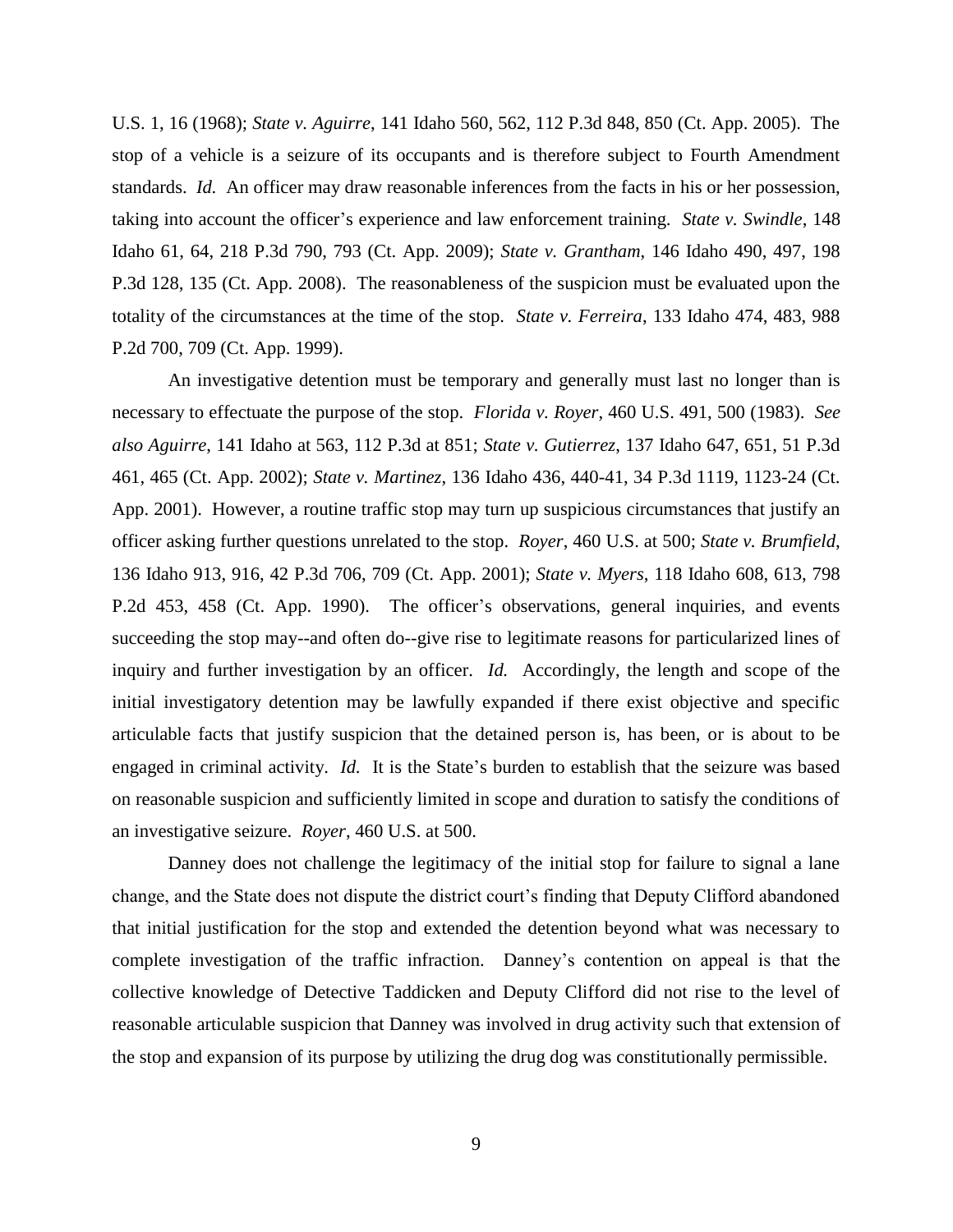The detective's focus on Danney began with an anonymous tip that Danney was potentially connected to a marijuana trafficking ring. Whether information from an informant's tip is sufficient to create reasonable suspicion depends upon the content and reliability of the information presented by this source, including whether the informant reveals the informant"s identity and the basis of the claimed knowledge. *Alabama v. White*, 496 U.S. 325, 330 (1990); *Illinois v. Gates*, 462 U.S. 213, 228-29 (1983); *State v. Larson*, 135 Idaho 99, 101, 15 P.3d 334, 336 (Ct. App. 2000). An anonymous tip standing uncorroborated is generally not enough to justify an investigative stop because "an anonymous tip alone seldom demonstrates the informant's basis of knowledge or veracity . . . ." *White*, 496 U.S. at 329. *See also Florida v. J.L.*, 529 U.S. 266, 270 (2000). Where the information comes from a known citizen informant rather than an anonymous tipster, the citizen"s disclosure of his or her identity, which carries the risk of accountability if the allegation turns out to be fabricated, is generally adequate to show veracity and reliability. *Gates*, 462 U.S. at 233; *State v. Peterson*, 133 Idaho 44, 47, 981 P.2d 1154, 1157 (Ct. App. 1999). The State acknowledges that due to the tipster's anonymity here, the tip alone could not provide the requisite reasonable suspicion to support an extension of the traffic stop. Nevertheless, an anonymous tip may contribute to an accumulation of evidence that warrants reasonable suspicion. *See State v. Hankey*, 134 Idaho 844, 847-48, 11 P.3d 40, 43-44 (2000) (holding that the anonymous tip at issue, while insufficient to create reasonable suspicion

 $\overline{a}$ 

<sup>1</sup> The tipster here may not actually have been anonymous, but the evidence presented by the State requires that we presume so. According to Detective Taddicken"s testimony at the suppression hearing, he received the information about Danney from a person he "interviewed," who brought up Danney's name. Since officers typically obtain the identity of people they interview, this evidence leaves open the possibility that the information came from a reliable source. Because the prosecutor did not develop this information through Detective Taddicken's testimony, however, we must treat the tip as coming from an anonymous tipster.

We also note that the prosecutor forewent other information about the tip that could have contributed to a showing of reasonable suspicion. Apparently believing that the informant's statements to the detective would be inadmissible hearsay, the prosecutor elicited vague testimony about the tip and the tipster while cautioning the detective to respond "without telling us what that person said." In actuality, an out-of-court statement introduced at a suppression hearing does not constitute hearsay if it was not introduced to show that the statement was true, but only to show that this information had been received by a police officer for purposes of demonstrating reasonable suspicion or probable cause. *See* Idaho Rule of Evidence 801(c); *State v. Bishop*, 146 Idaho 804, 813-14, 203 P.3d 1203, 1212-13 (2009); *State v. Cox*, 136 Idaho 858, 861, 41 P.3d 744, 747 (Ct. App. 2002).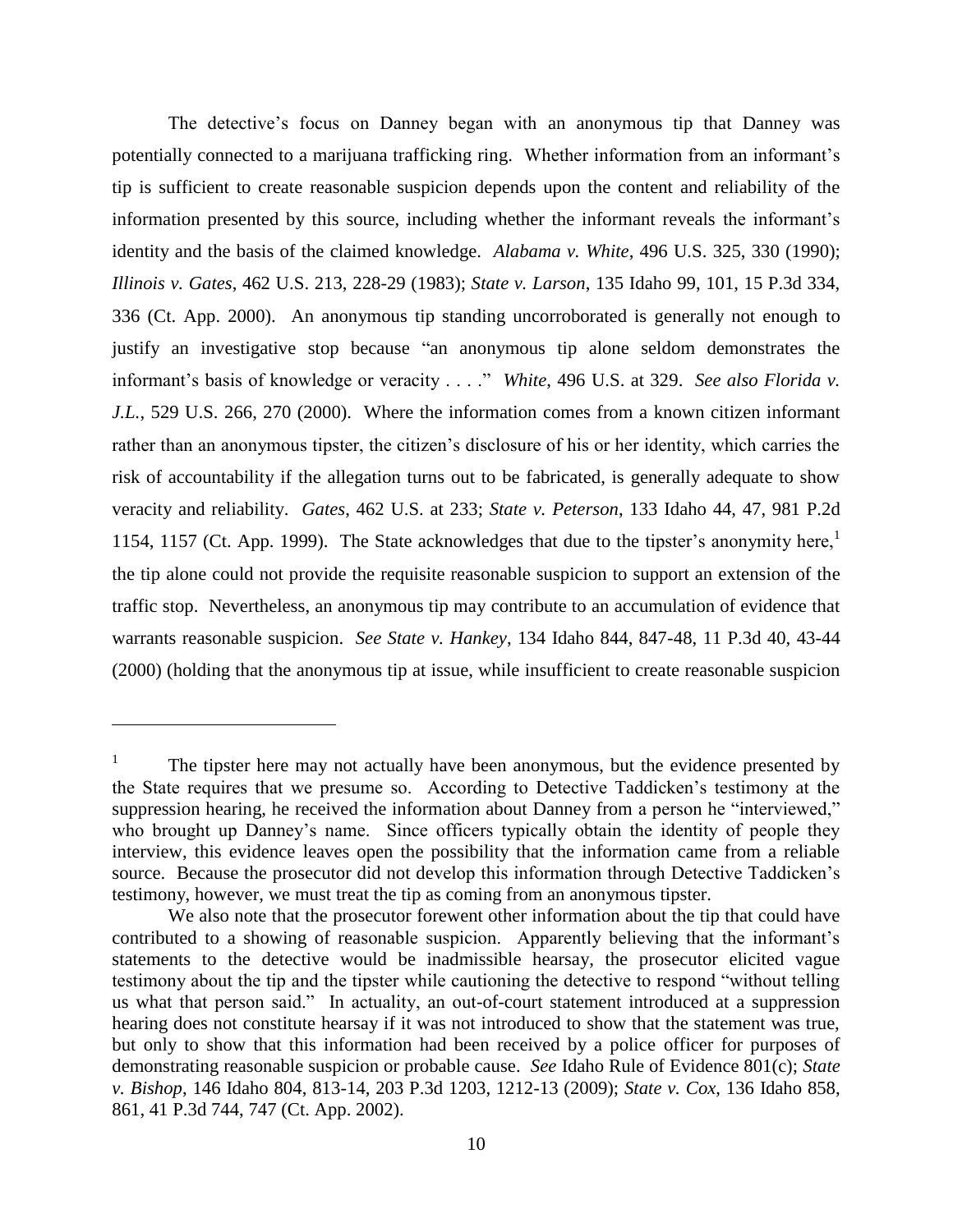on its own, was entitled to "some weight" when considered together with other facts known to the officer).

Other evidence known to the officers at the time included Detective Taddicken"s discovery, in Danney"s residential trash, of marijuana residue on a tissue, one plastic heat-seal bag which is a method often used to package drugs, and some sections of plastic that appeared to be cut from similar plastic bags. The officers also had information that Danney"s vehicle had just returned from a trip to Arcata, California, which Detective Taddicken knew to be a "source city" for marijuana sold in Boise based on his training and previous investigations, reports from people who had told him that they had traveled to the area to pick up marijuana, and information shared by current and former members of law enforcement agencies in the Arcata area. Although there obviously could be innocent reasons for Danney"s trip, the existence of alternative innocent explanations does not necessarily render the information entirely valueless for purposes of assessing the reasonableness of the detective"s suspicions. *State v. Rader*, 135 Idaho 273, 276, 16 P.3d 949, 952 (Ct. App. 2000).

Danney's reaction to being stopped also contributed to the officers' suspicions. Deputy Clifford testified that from the outset of the traffic stop, Danney was "very nervous, very concerned about why I had pulled him over, kind of fidgety" to a degree that it concerned the deputy because it was "not normal behavior for a citizen on a traffic stop." While the district court specifically said that it did not take this evidence into consideration, we note that although such evidence may be of "limited significance," *State v. Gibson*, 141 Idaho 277, 285-86, 108 P.3d 424, 432-33 (Ct. App. 2005), it may contribute to a finding of the existence of reasonable suspicion. *See State v. Johnson*, 137 Idaho 656, 660, 51 P.3d 1112, 1116 (Ct. App. 2002) (concluding that defendant"s excessive nervousness properly contributed to the officer"s reasonable suspicion that drug activity was afoot).

Finally, we note that the length of the extension of the stop, as well as its intrusiveness, was minimal. Officer Clifford had the dog with him in his patrol vehicle and deployed the dog about six minutes into the stop, as soon as a backup officer arrived. *See State v. Martinez*, 129 Idaho 426, 431, 925 P.2d 1125, 1130 (Ct. App. 1996) (in upholding the extension of a stop to deploy a drug dog, noting that period of detention while the officers awaited the dog's arrival was very brief, approximately three to five minutes). This Court has recognized that the use of the drug-detection dog is one of the least intrusive means available to confirm or allay the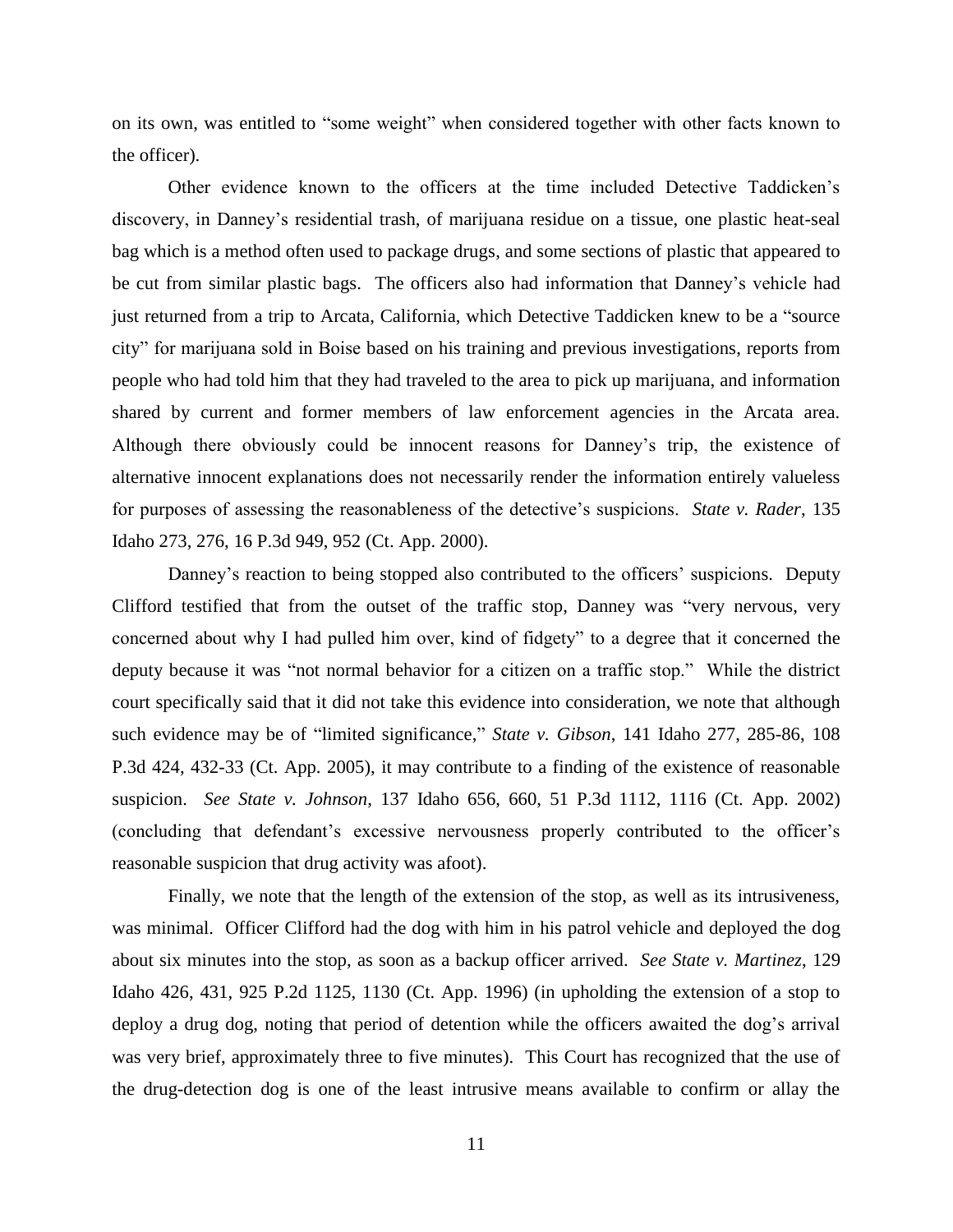suspicion that controlled substances are in the automobile. *Id. See also [United States v. Place](http://web2.westlaw.com/find/default.wl?tf=-1&rs=WLW10.05&serialnum=1983128878&fn=_top&sv=Split&tc=-1&pbc=0724F954&ordoc=1996206779&findtype=Y&db=708&vr=2.0&rp=%2ffind%2fdefault.wl&mt=39)*, [462 U.S. 696, 707](http://web2.westlaw.com/find/default.wl?tf=-1&rs=WLW10.05&serialnum=1983128878&fn=_top&sv=Split&tc=-1&pbc=0724F954&ordoc=1996206779&findtype=Y&db=708&vr=2.0&rp=%2ffind%2fdefault.wl&mt=39) (1983) (subjecting suspect"s luggage to a "canine sniff" was not a search); *Royer*, [460 U.S. at 505-06 \(](http://web2.westlaw.com/find/default.wl?tf=-1&rs=WLW10.05&referencepositiontype=S&serialnum=1983113926&fn=_top&sv=Split&referenceposition=1328&pbc=0724F954&tc=-1&ordoc=1996206779&findtype=Y&db=708&vr=2.0&rp=%2ffind%2fdefault.wl&mt=39)recommending use of drug-detection dogs to shorten length of investigatory detentions).

Based on the totality of the circumstances known to the officers, we conclude that the district court did not err in finding that the collective knowledge and observations of Deputy Clifford and Detective Taddicken gave rise to reasonable, articulable suspicion of illegal drug activity such that the extension of the traffic stop to deploy the drug dog was justified. While no item of evidence, standing alone, gave rise to the requisite suspicion, the combination of the anonymous tip; the discovery of marijuana residue and possible packaging material in Danney"s trash; the GPS data indicating that Danney"s vehicle had been in an area known as a source for marijuana marketed in Boise; and Danney"s excessive nervousness after the stop, seen through the lens of the officers" training and experience, cumulated to support reasonable suspicion for extension of the stop to employ a drug dog.

# **III.**

## **CONCLUSION**

We conclude that an adequate foundation was provided for admission of the GPS evidence at the hearing on Danney"s suppression motion. Because Danney did not raise the issue below and because it would not constitute fundamental error, we do not reach the merits of his contention that the warrantless placement of a GPS tracking device on his vehicle was unconstitutional. Finally, we conclude that the totality of the circumstances known to the officers justified reasonable suspicion that Danney was involved in drug activity such that extension of the stop to deploy the drug dog was lawful. Therefore, the order of the district court denying Danney"s motion to suppress evidence is affirmed.

#### Judge GRATTON **CONCURS.**

## Judge GUTIERREZ, **DISSENTING**

Because I disagree that the circumstances in this case amounted to reasonable, articulable suspicion of drug activity such that the extension of the stop (and subsequent use of the drug dog) was constitutionally permissible, I respectfully dissent. We have previously held that a motorist"s Fourth Amendment rights are violated if officers lengthen a stop for a traffic violation by using a drug dog to examine the vehicle or by questioning the occupants about drugs in the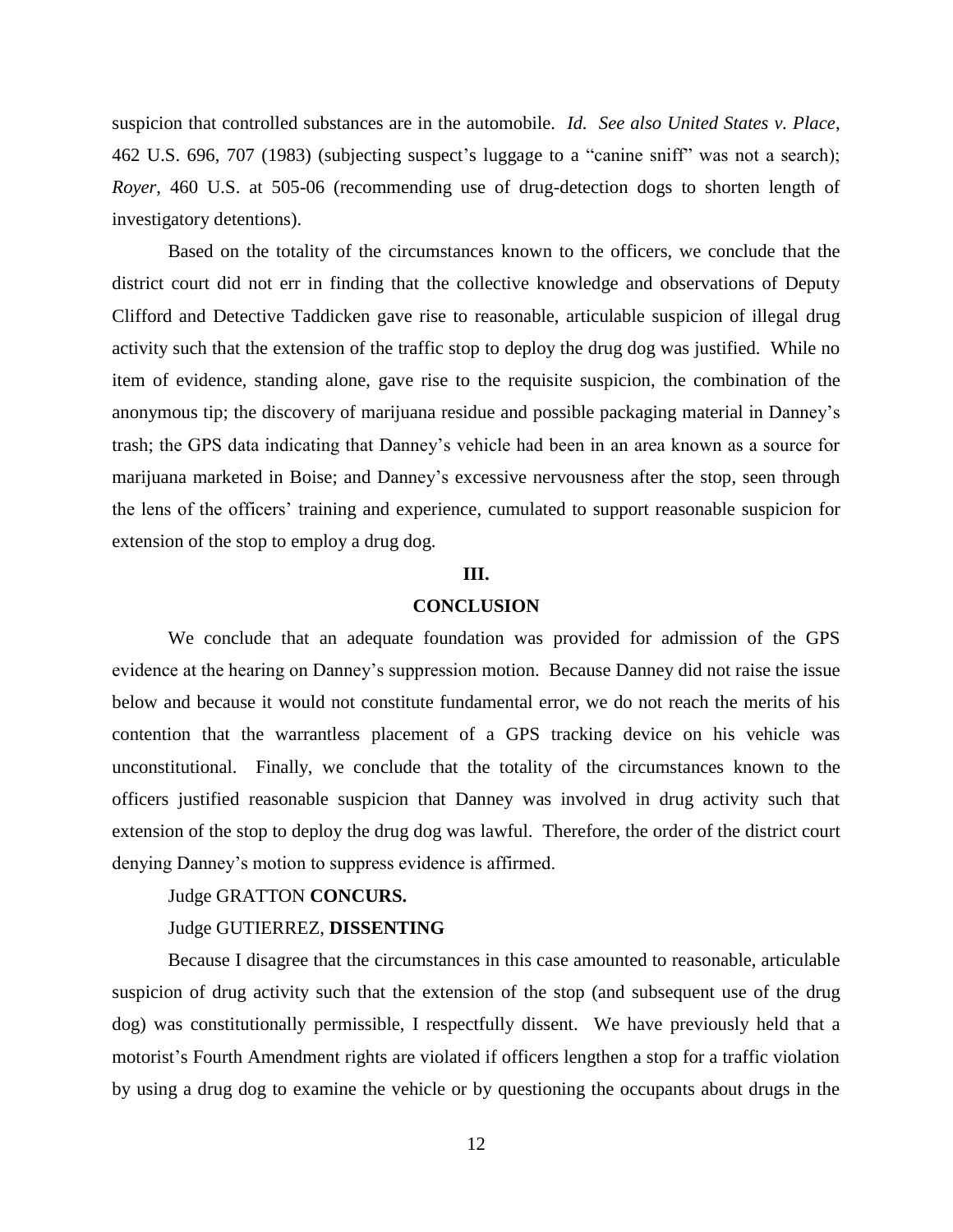absence of reasonable suspicion of drug activity. *State v. Wigginton*, 142 Idaho 180, 184, 125 P.3d 536, 540 (Ct. App. 2005). *See also State v. Aguirre*, 141 Idaho 560, 563-64, 112 P.3d 848, 851-52 (Ct. App. 2005).

An examination of the record shows that, if anything, the officers merely had a generalized hunch that Danney may have been involved in drugs in some manner. As the majority points out, the anonymous tip that Danney was potentially connected to a marijuana trafficking ring was of little value. Likewise, the value of the physical evidence found in Danney's trash is diminished for several reasons. The only testimony regarding the significance of the heat-seal bags as they implicated Danney in marijuana trafficking was a conclusory, passing reference by Detective Taddicken. In addition, Detective Taddicken testified that he did not know if anyone else was living at Danney"s residence when he found the items in the trash, thus there remained the possibility that the tissue and plastic were not Danney"s.

Even assuming the GPS evidence was constitutionally obtained, or as the majority concludes, not fundamental error that we can review on appeal, it was much too general to link Danney to criminal drug activity. As Danney points out, there was no evidence presented that it was Danney who drove the truck to California, nor that the driver had frequented a known drug location in Arcata or the surrounding area. Moreover, Detective Taddicken did not testify with specificity as to when the vehicle left for Arcata, whether it stopped anywhere during the trip, when it arrived in Arcata, or why he believed Arcata was a "hotbed" of marijuana activity.

The evidence characterizing Northern California as a "hotbed for marijuana" was also vague and not based on concrete facts. Detective Taddicken testified that while he did not have personal knowledge of Arcata, he had received information that Arcata is a "gateway" for shipping marijuana to Boise through "prior investigations[;] speaking to people who stated they had gone to those areas," including both informants and non-informants, "some" of whom he believed were reliable and through the generalized knowledge of the law enforcement community (including Ada County and Boise city officers) that the area is known for marijuana activity. However, even had the State provided reliable evidence for the court to properly conclude that Arcata, California, was known for drug activity, there was simply no evidence linking Danney to any drug activity aside from his vehicle"s mere presence in Arcata. *See State v. Zuniga*, 143 Idaho 431, 435, 146 P.3d 697, 701 (Ct. App. 2006) (noting that Zuniga"s presence at a location where criminal activity had been suspected in the past was of "little significance" in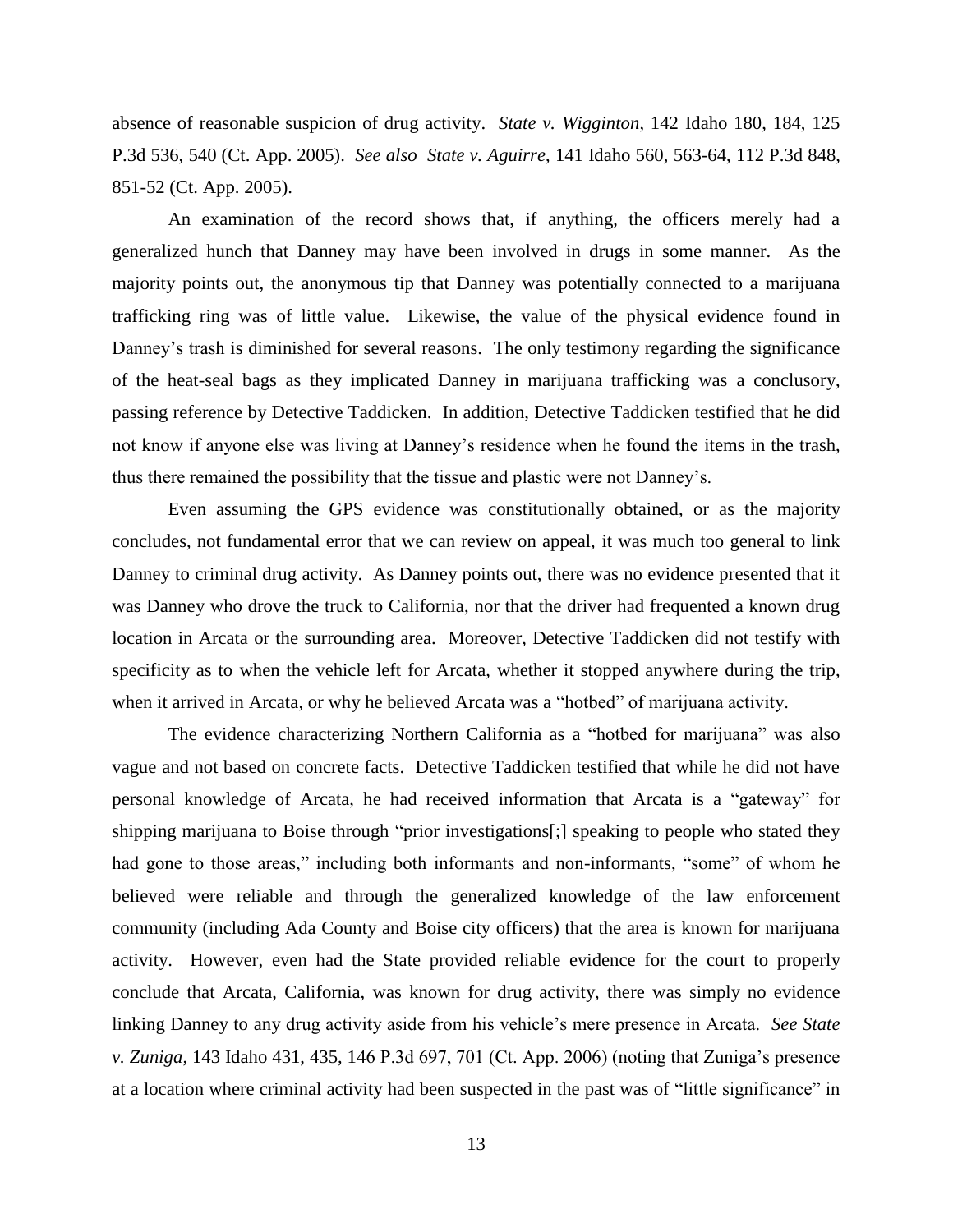determining whether there was requisite suspicion to instigate a stop). *See also Illinois v. Wardlow*, 528 U.S. 119, 124 (2000) (holding that mere presence in a high-crime area is not enough to support a reasonable, articulable suspicion that criminal activity is afoot). This is simply too tenuous a link to establish corroboration of suspicion of drug activity. The implications of allowing the mere (alleged) presence in a general geographic area that conventional wisdom indicates is known for a certain criminal activity as corroborative evidence are problematic.

In addition, while the district court stated that it did not take into account the defendant's demeanor and statements (specifically his honesty as to where he was coming from) after he was pulled over in concluding there was the requisite suspicion to extend the stop, the State continues to argue on appeal that such facts support the district court's conclusion. However, consideration of this evidence involves, in part, credibility determinations and therefore must be made in the first instance by the trial court. *State v. Kimball*, 141 Idaho 489, 493, 111 P.3d 625, 629 (Ct. App. 2005) (quoting *State v. Kirkwood*, 111 Idaho 623, 625, 726 P.2d 735, 737 (1986)) ("[T]he power to judge the credibility of the witnesses, resolve any conflicts in the testimony, weigh the evidence and draw factual inferences, is vested in the trial court."). Thus, consideration of this evidence as advanced by the State is inappropriate given that the district court did not make the requisite determination as to its credibility. *See id*.

In sum, the facts known to the officer at the time of the extension of the stop fell short of reasonable, articulable suspicion that Danney was engaged in drug activity. By way of contrast, in *State v. Sheldon*, 139 Idaho 980, 985, 88 P.3d 1220, 1225 (Ct. App. 2003), where this Court concluded there was reasonable suspicion of drug activity to extend a traffic stop, the evidence amounting to reasonable suspicion implicated the defendant as being involved in drug activity to a much higher degree than was present here. Specifically, the officers had seen Sheldon"s vehicle parked at a known drug house earlier that evening and watched it leave at approximately 3 a.m.; the vehicle had previously been registered to a known drug user; there was another vehicle registered jointly to the defendant and the previous owner of the vehicle who was a drug user; officers had received tips from known sources that the defendant was a drug dealer and carried a weapon; and once the stop was initiated, the officer observed that the defendant"s eyes were bloodshot and glassy in manner associated with drug use. In contrast, here the officers never established specific evidence linking Danney to marijuana trafficking, but merely relied